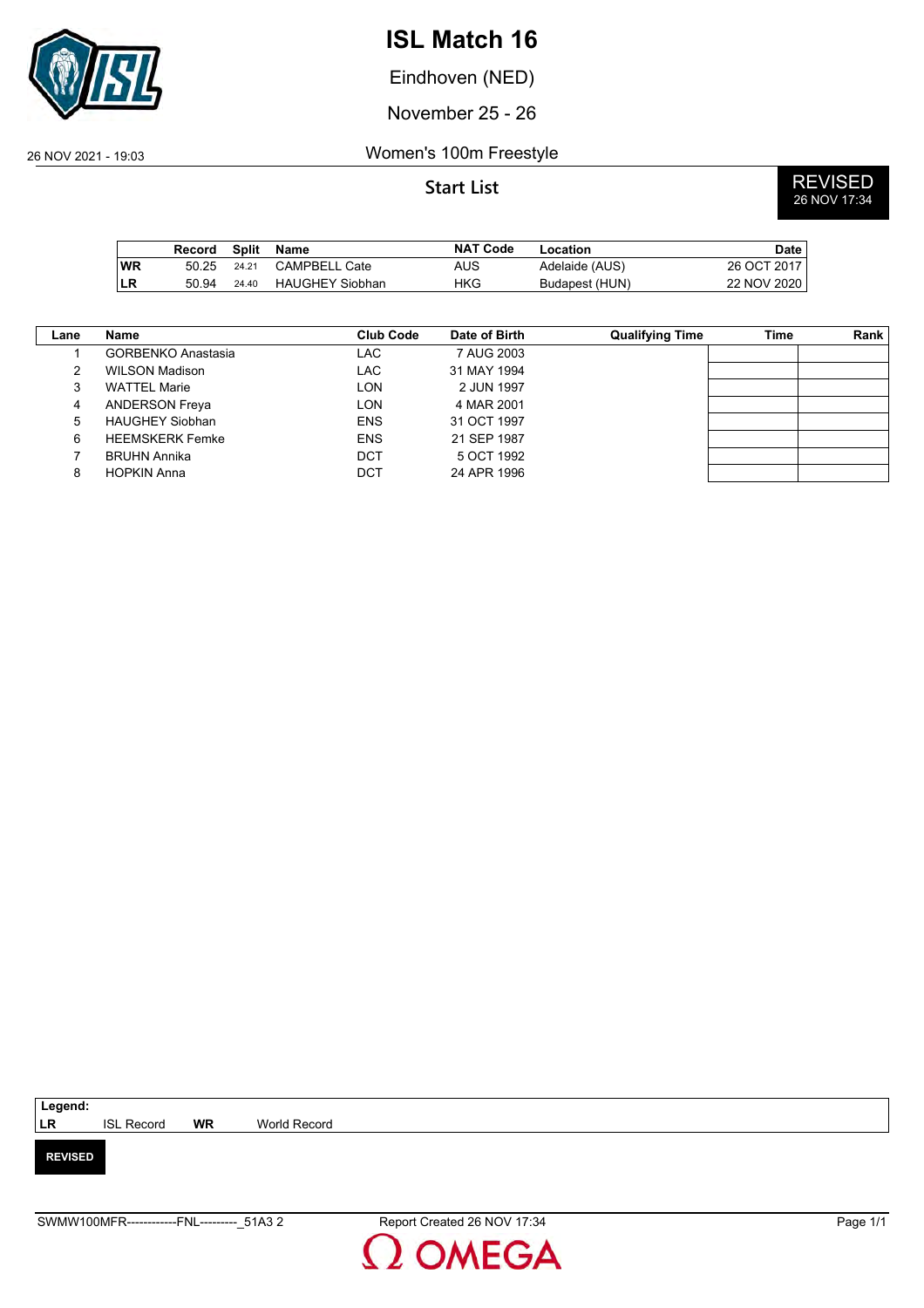

Eindhoven (NED)

November 25 - 26

26 NOV 2021 - 19:06 Men's 100m Freestyle

|           | Record |       | Split Name     | <b>NAT Code</b> | Location       | <b>Date</b> |
|-----------|--------|-------|----------------|-----------------|----------------|-------------|
| <b>WR</b> | 44 84  | 21.40 | CHALMERS Kyle  | AUS             | Kazan (RUS)    | 29 OCT 2021 |
| <b>LR</b> | 45.08  | 21.75 | DRESSEL Caeleb | USA             | Budapest (HUN) | 22 NOV 2020 |

| Lane | Name                      | Club Code  | Date of Birth | <b>Qualifying Time</b> | Time | Rank |
|------|---------------------------|------------|---------------|------------------------|------|------|
|      | ROONEY Maxime             | <b>LAC</b> | 16 APR 1998   |                        |      |      |
| 2    | <b>GKOLOMEEV Kristian</b> | LAC        | 4 JUL 1993    |                        |      |      |
| 3    | <b>CARTER Dylan</b>       | LON.       | 30 JAN 1996   |                        |      |      |
| 4    | <b>CHALMERS Kyle</b>      | <b>LON</b> | 25 JUN 1998   |                        |      |      |
| 5    | <b>BARRETT Adam</b>       | <b>ENS</b> | 30 JUL 1992   |                        |      |      |
| 6    | <b>GUY James</b>          | <b>ENS</b> | 26 NOV 1995   |                        |      |      |
|      | <b>HOFFER Ryan</b>        | DCT        | 9 JUL 1998    |                        |      |      |
| 8    | SHCHEGOLEV Aleksandr      | DCT        | 6 APR 2002    |                        |      |      |
|      |                           |            |               |                        |      |      |

| Legend:        |                   |           |              |
|----------------|-------------------|-----------|--------------|
| LR             | <b>ISL Record</b> | <b>WR</b> | World Record |
|                |                   |           |              |
| <b>REVISED</b> |                   |           |              |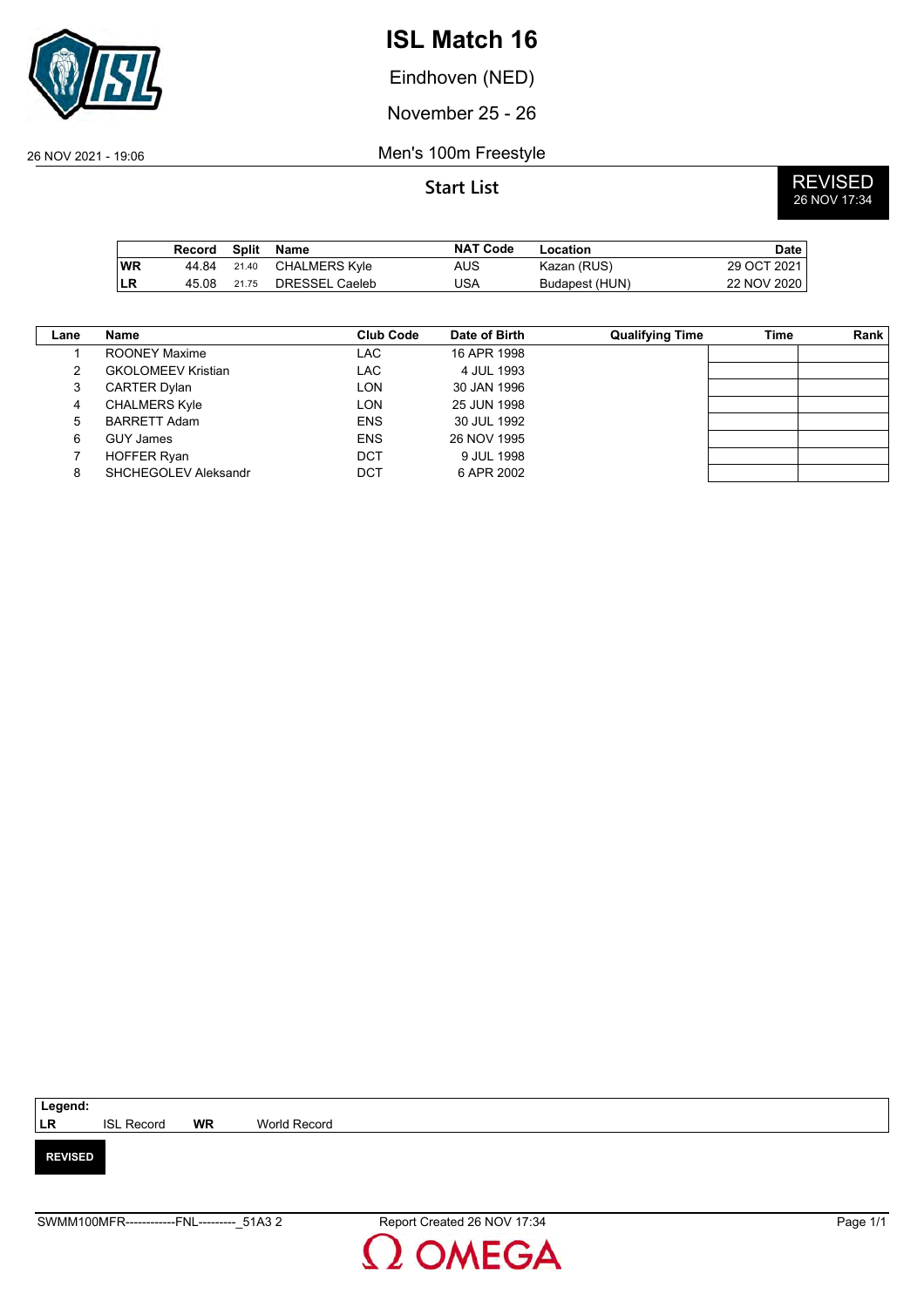

Eindhoven (NED)

November 25 - 26

## 26 NOV 2021 - 19:12 Women's 200m Butterfly

|     | Record  |       | Splits |         | Name                   | <b>NAT Code</b> | Location       | <b>Date</b> |
|-----|---------|-------|--------|---------|------------------------|-----------------|----------------|-------------|
| WR  | 1:59.61 | 27.75 | 58.24  | 1:28.96 | <b>BELMONTE Mireia</b> | ESP             | Doha (QAT)     | 3 DEC 2014  |
| ∣LR | 2:03.12 | 27.57 | 58.41  | 1:30.43 | HASEGAWA Suzuka        | <b>JPN</b>      | Budapest (HUN) | 25 OCT 2020 |

| Lane | <b>Name</b>             | Club Code  | Date of Birth | <b>Qualifying Time</b> | Time | Rank |
|------|-------------------------|------------|---------------|------------------------|------|------|
|      | <b>DUMONT Valentine</b> | LAC.       | 2 JUL 2000    |                        |      |      |
| 2    | NTOUNTOUNAKI Anna       | LAC        | 9 SEP 1995    |                        |      |      |
| 3    | LAHTINEN Laura          | LON        | 3 JUN 2003    |                        |      |      |
| 4    | <b>BIANCHI Ilaria</b>   | LON        | 6 JAN 1990    |                        |      |      |
| 5    | ROSENDAHL BACH Helena   | <b>ENS</b> | 12 JUN 2000   |                        |      |      |
| 6    | <b>GUNES Viktoriya</b>  | <b>ENS</b> | 19 JUN 1998   |                        |      |      |
|      | JAKABOS Zsuzsanna       | DCT        | 3 APR 1989    |                        |      |      |
| 8    | NAZIEBLO Klaudia        | DCT        | 3 DEC 1993    |                        |      |      |
|      |                         |            |               |                        |      |      |

| Legend:        |                   |           |              |
|----------------|-------------------|-----------|--------------|
| <b>LR</b>      | <b>ISL Record</b> | <b>WR</b> | World Record |
|                |                   |           |              |
| <b>REVISED</b> |                   |           |              |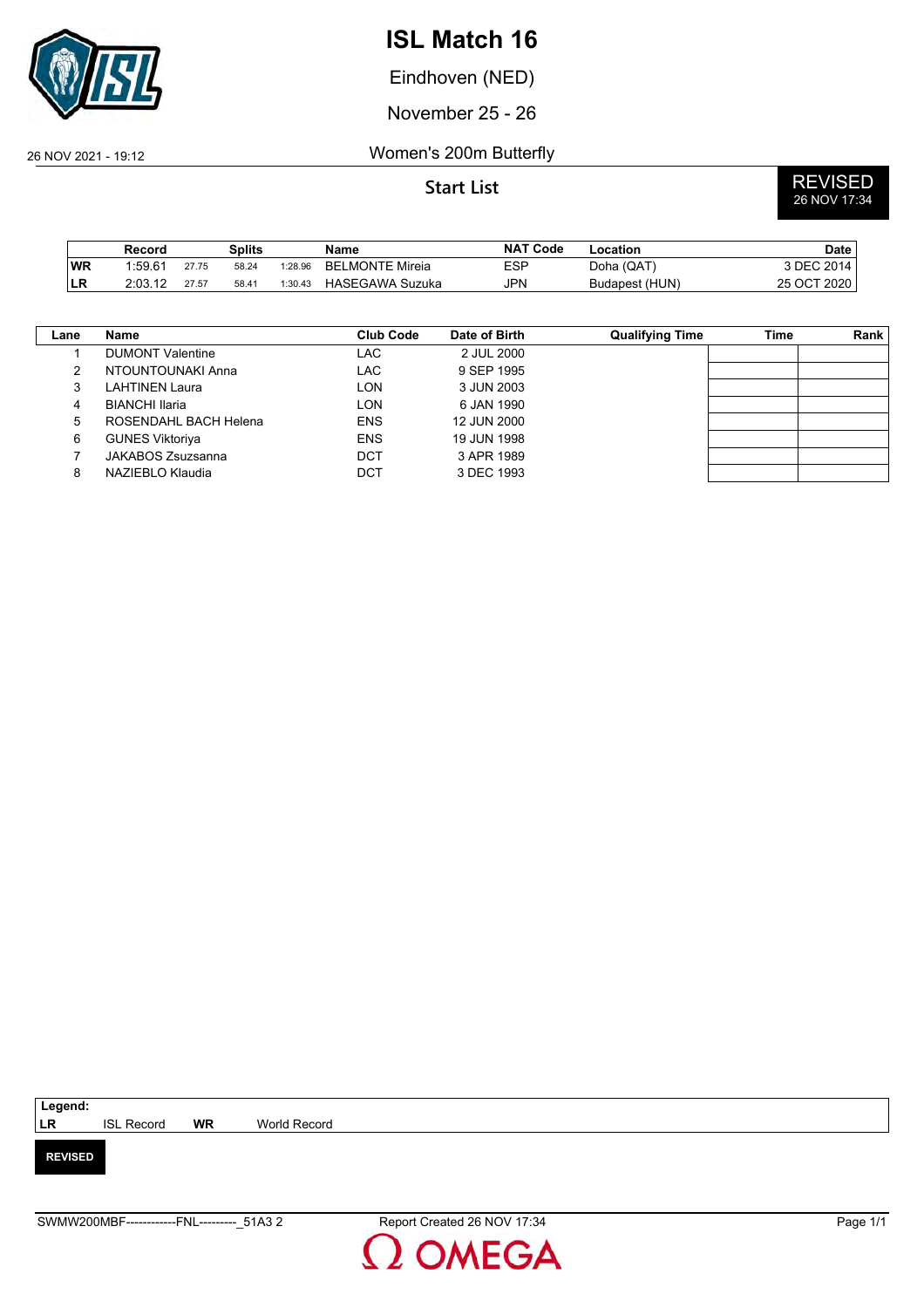

Eindhoven (NED)

November 25 - 26

26 NOV 2021 - 19:17 Men's 200m Butterfly

|    | Record  |       | Splits |         | Name         | <b>NAT Code</b> | Location       | <b>Date</b> |
|----|---------|-------|--------|---------|--------------|-----------------|----------------|-------------|
| WR | 1:48.24 | 24.00 | 51.29  | 1:19.29 | SETO Daiva   | JPN             | Hangzhou (CHN) | 11 DEC 2018 |
| LR | 1:48.57 | 24.13 | 51.87  | 1:20.75 | le CLOS Chad | RSA             | Budapest (HUN) | 22 NOV 2020 |

| Lane | Name                   | Club Code  | Date of Birth | <b>Qualifying Time</b> | Time | Rank |
|------|------------------------|------------|---------------|------------------------|------|------|
|      | RUVALCABA CRUZ Hector  | LAC        | 26 JUN 1997   |                        |      |      |
| 2    | <b>HVAS Tomoe</b>      | LAC        | 1 JUN 2000    |                        |      |      |
| 3    | LANZA Vini             | LON        | 22 MAR 1997   |                        |      |      |
| 4    | <b>MORIMOTO Teppei</b> | LON        | 7 APR 2002    |                        |      |      |
| 5    | <b>ZIRK Kregor</b>     | <b>ENS</b> | 3 JUL 1999    |                        |      |      |
| 6    | le CLOS Chad           | <b>ENS</b> | 12 APR 1992   |                        |      |      |
|      | <b>HARTING Zach</b>    | DCT        | 27 AUG 1997   |                        |      |      |
| 8    | STJEPANOVIC Velimir    | DCT        | 7 AUG 1993    |                        |      |      |

| Legend:        |                   |           |              |
|----------------|-------------------|-----------|--------------|
| LR             | <b>ISL Record</b> | <b>WR</b> | World Record |
|                |                   |           |              |
| <b>REVISED</b> |                   |           |              |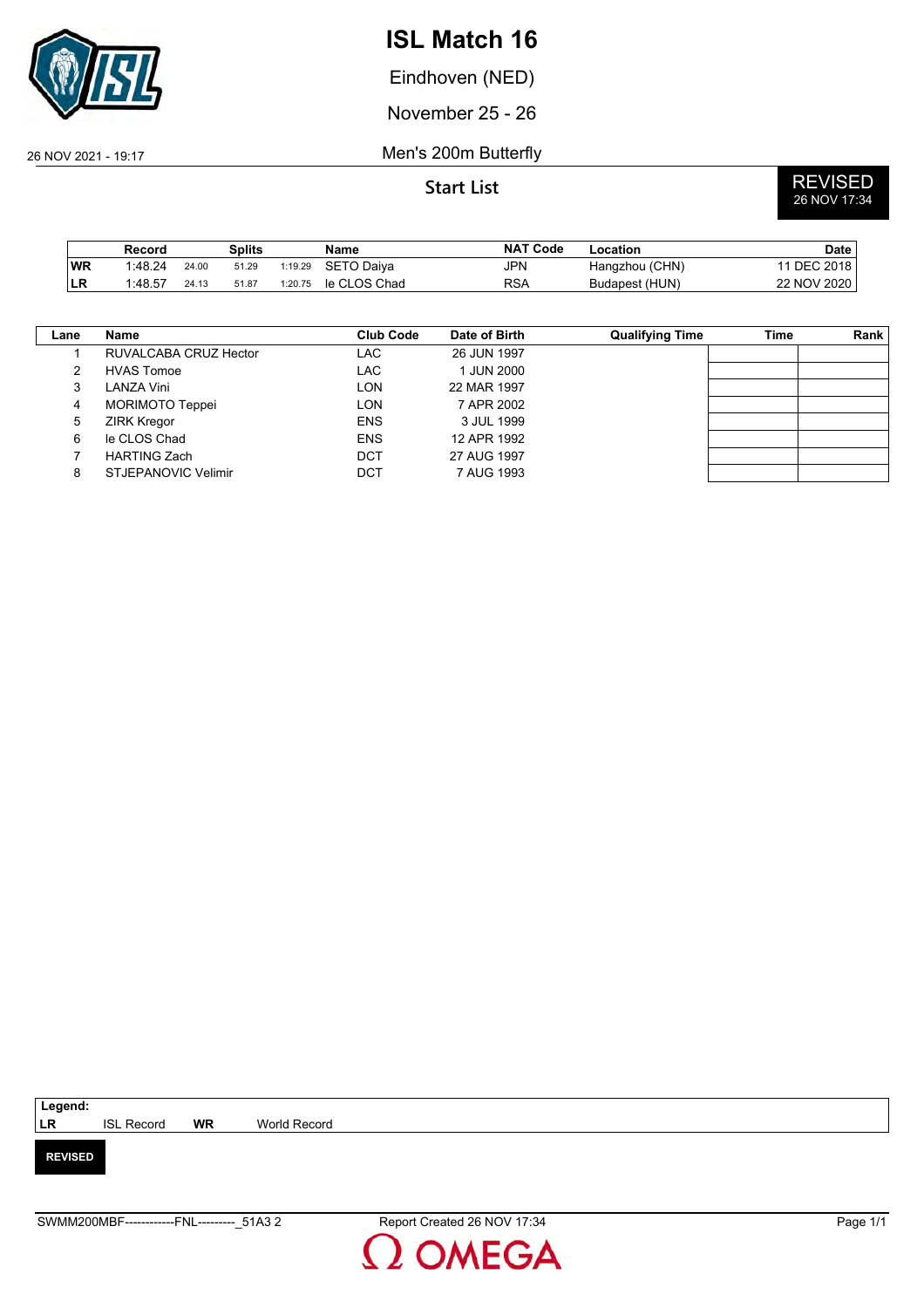

Eindhoven (NED)

November 25 - 26

### 26 NOV 2021 - 19:25 Women's 100m Backstroke

|           | Record | Split | Name                 | <b>NAT Code</b> | Location       | Date        |
|-----------|--------|-------|----------------------|-----------------|----------------|-------------|
| <b>WR</b> | 54 89  |       | 26.52 ATHERTON Minna | AUS.            | Budapest (HUN) | 27 OCT 2019 |
| <b>LR</b> | 54.89  | 26.52 | ATHERTON Minna       | AUS             | Budapest (HUN) | 27 OCT 2019 |

| Lane | Name                    | <b>Club Code</b> | Date of Birth | <b>Qualifying Time</b> | Time | Rank |
|------|-------------------------|------------------|---------------|------------------------|------|------|
|      | <b>WILM Ingrid</b>      | LAC              | 8 JUN 1998    |                        |      |      |
| っ    | <b>MARSH Alyssa</b>     | LAC              | 8 SEP 1997    |                        |      |      |
| 3    | <b>ATHERTON Minna</b>   | LON              | 17 MAY 2000   |                        |      |      |
| 4    | <b>TOUSSAINT Kira</b>   | LON              | 22 MAY 1994   |                        |      |      |
| 5    | SHKURDAI Anastasiya     | <b>ENS</b>       | 3 JAN 2003    |                        |      |      |
| 6    | <b>DAVIES Georgia</b>   | <b>ENS</b>       | 11 OCT 1990   |                        |      |      |
|      | <b>HINDLEY Isabella</b> | DCT              | 1 OCT 1996    |                        |      |      |
| 8    | <b>DELOOF Ali</b>       | DCT              | 14 AUG 1994   |                        |      |      |

| Legend:        |                   |           |              |
|----------------|-------------------|-----------|--------------|
| LR             | <b>ISL Record</b> | <b>WR</b> | World Record |
|                |                   |           |              |
| <b>REVISED</b> |                   |           |              |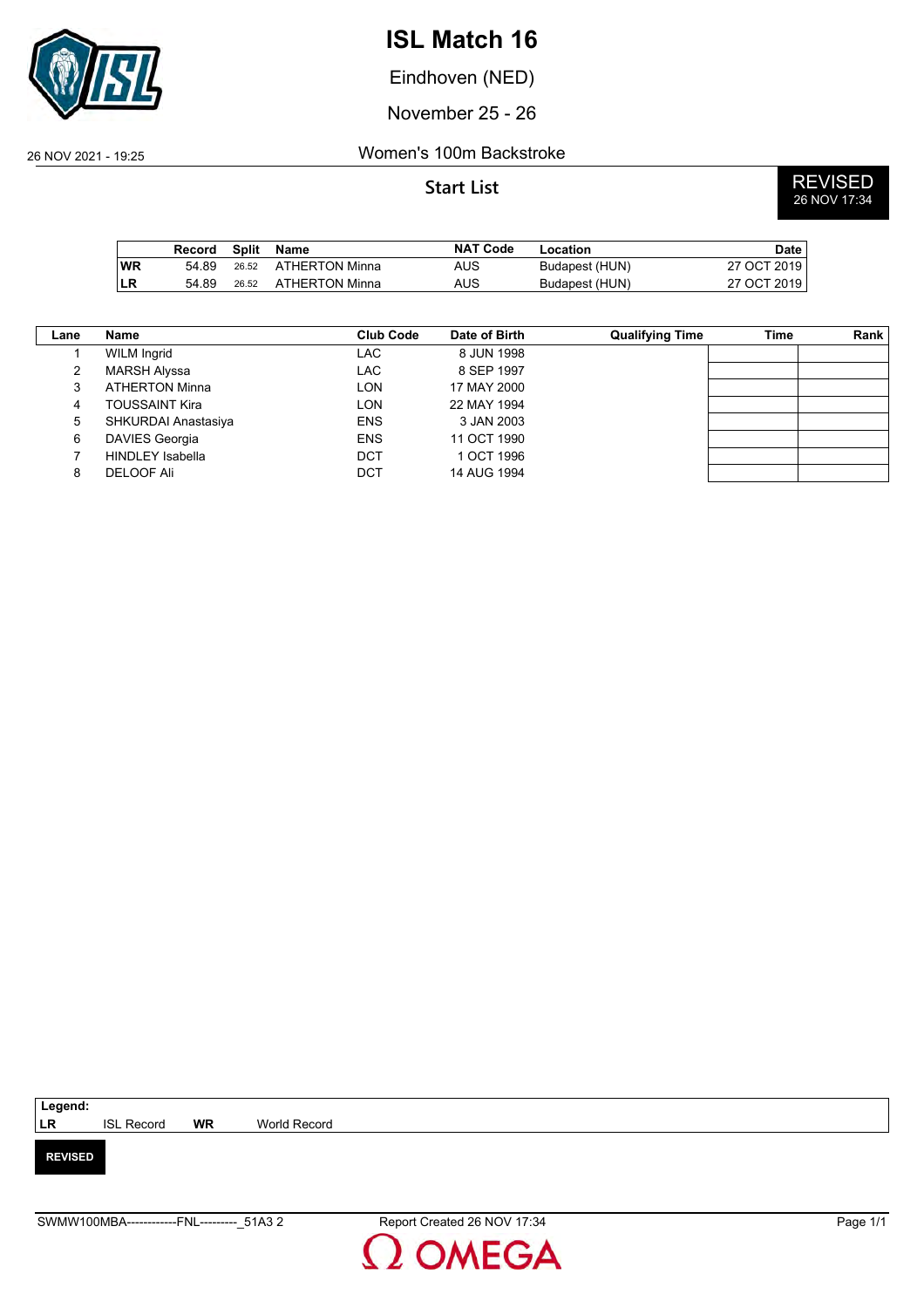

Eindhoven (NED)

November 25 - 26

26 NOV 2021 - 19:28 Men's 100m Backstroke

|           | Record | Split | Name            | <b>NAT Code</b> | Location     | Date        |
|-----------|--------|-------|-----------------|-----------------|--------------|-------------|
| <b>WR</b> | 48.33  | 23.45 | STEWART Coleman | USA             | Napoli (ITA) | 29 AUG 2021 |
| ∣LR       | 48.33  | 23.45 | STEWART Coleman | JSA             | Napoli (ITA) | 29 AUG 2021 |

| Lane | Name                      | Club Code  | Date of Birth | <b>Qualifying Time</b> | Time | Rank |
|------|---------------------------|------------|---------------|------------------------|------|------|
|      | <b>MURPHY Ryan</b>        | LAC.       | 2 JUL 1995    |                        |      |      |
| 2    | <b>CHRISTOU Apostolos</b> | LAC        | 1 NOV 1996    |                        |      |      |
| 3    | <b>DIENER Christian</b>   | LON        | 3 JUN 1993    |                        |      |      |
| 4    | <b>GUIDO Guilherme</b>    | LON        | 12 FEB 1987   |                        |      |      |
| 5    | <b>RYLOV Evgeny</b>       | <b>ENS</b> | 23 SEP 1996   |                        |      |      |
| 6    | <b>MAHONEY Travis</b>     | <b>ENS</b> | 24 JUL 1990   |                        |      |      |
|      | <b>SAMY Mohamed</b>       | DCT        | 17 MAR 1997   |                        |      |      |
| 8    | NIKOLAEV Mark             | DCT        | 30 JUL 1997   |                        |      |      |

| Legend:        |                   |           |              |
|----------------|-------------------|-----------|--------------|
| <b>LR</b>      | <b>ISL Record</b> | <b>WR</b> | World Record |
|                |                   |           |              |
| <b>REVISED</b> |                   |           |              |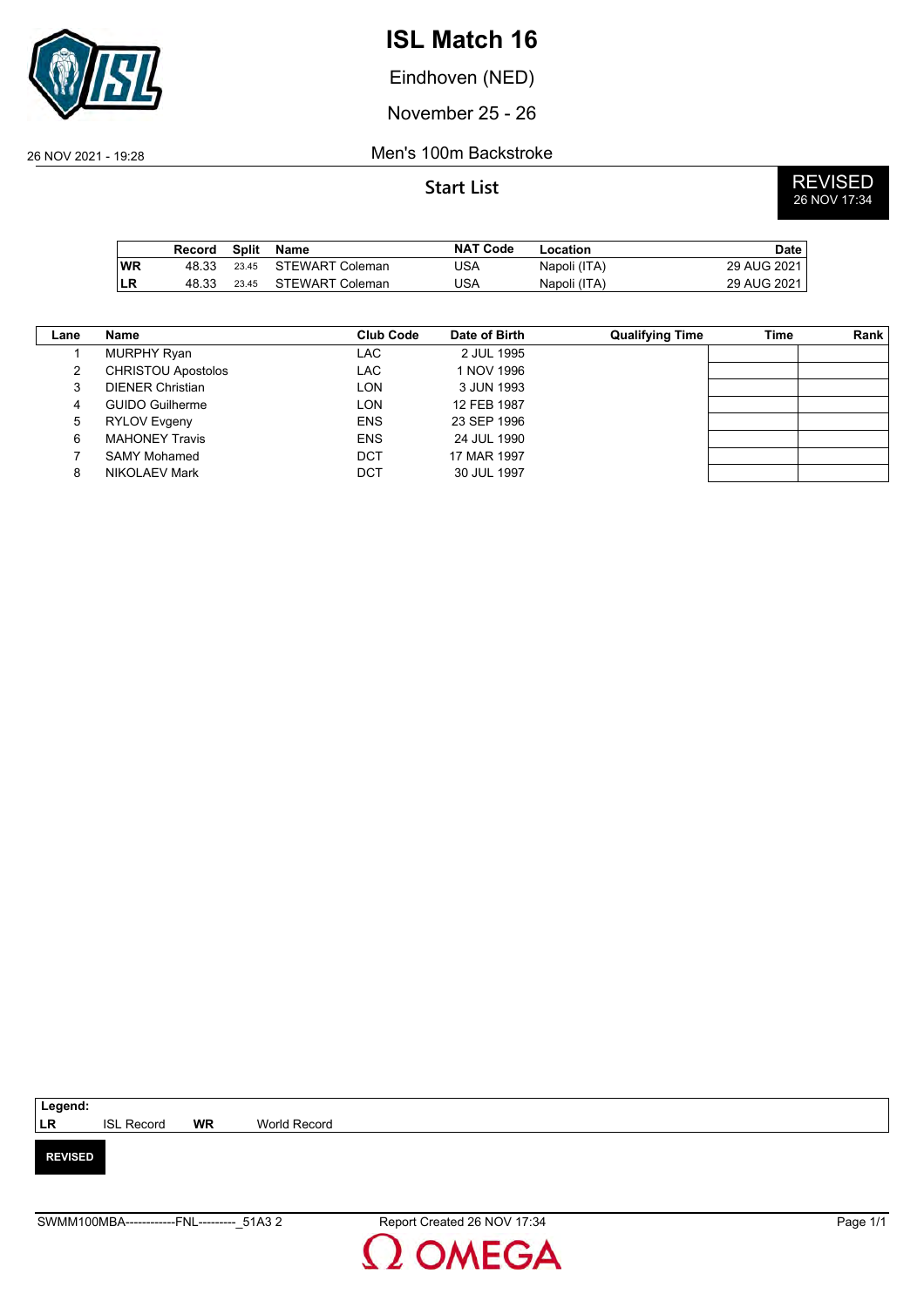

Eindhoven (NED)

November 25 - 26

## 26 NOV 2021 - 19:31 Women's 100m Individual Medley

|           | Record | Split | Name              | <b>NAT Code</b> | Location       | Date        |
|-----------|--------|-------|-------------------|-----------------|----------------|-------------|
| <b>WR</b> | 56.51  | 25.97 | HOSSZU Katinka    | HUN             | Berlin (GER)   | 7 AUG 2017  |
| ILR       | 57.30  | 26.41 | GASTALDELLO Bervl | <b>FRA</b>      | Budapest (HUN) | 22 NOV 2020 |

| Lane | Name                      | <b>Club Code</b> | Date of Birth | <b>Qualifying Time</b> | Time | Rank |
|------|---------------------------|------------------|---------------|------------------------|------|------|
|      | <b>GASSON Helena</b>      | LAC.             | 8 DEC 1994    |                        |      |      |
| 2    | <b>WEITZEIL Abbey</b>     | LAC              | 3 DEC 1996    |                        |      |      |
| 3    | LAZOR Annie               | LON              | 17 AUG 1994   |                        |      |      |
| 4    | <b>PICKREM Sydney</b>     | LON              | 21 MAY 1997   |                        |      |      |
| 5    | SJOSTROM Sarah            | <b>ENS</b>       | 17 AUG 1993   |                        |      |      |
| 6    | <b>HARVEY Mary-Sophie</b> | <b>ENS</b>       | 11 AUG 1999   |                        |      |      |
|      | <b>ANDISON Bailey</b>     | DCT              | 13 NOV 1997   |                        |      |      |
| 8    | NAZIEBLO Klaudia          | DCT              | 3 DEC 1993    |                        |      |      |

| Legend:        |                   |           |              |
|----------------|-------------------|-----------|--------------|
| <b>LR</b>      | <b>ISL Record</b> | <b>WR</b> | World Record |
|                |                   |           |              |
| <b>REVISED</b> |                   |           |              |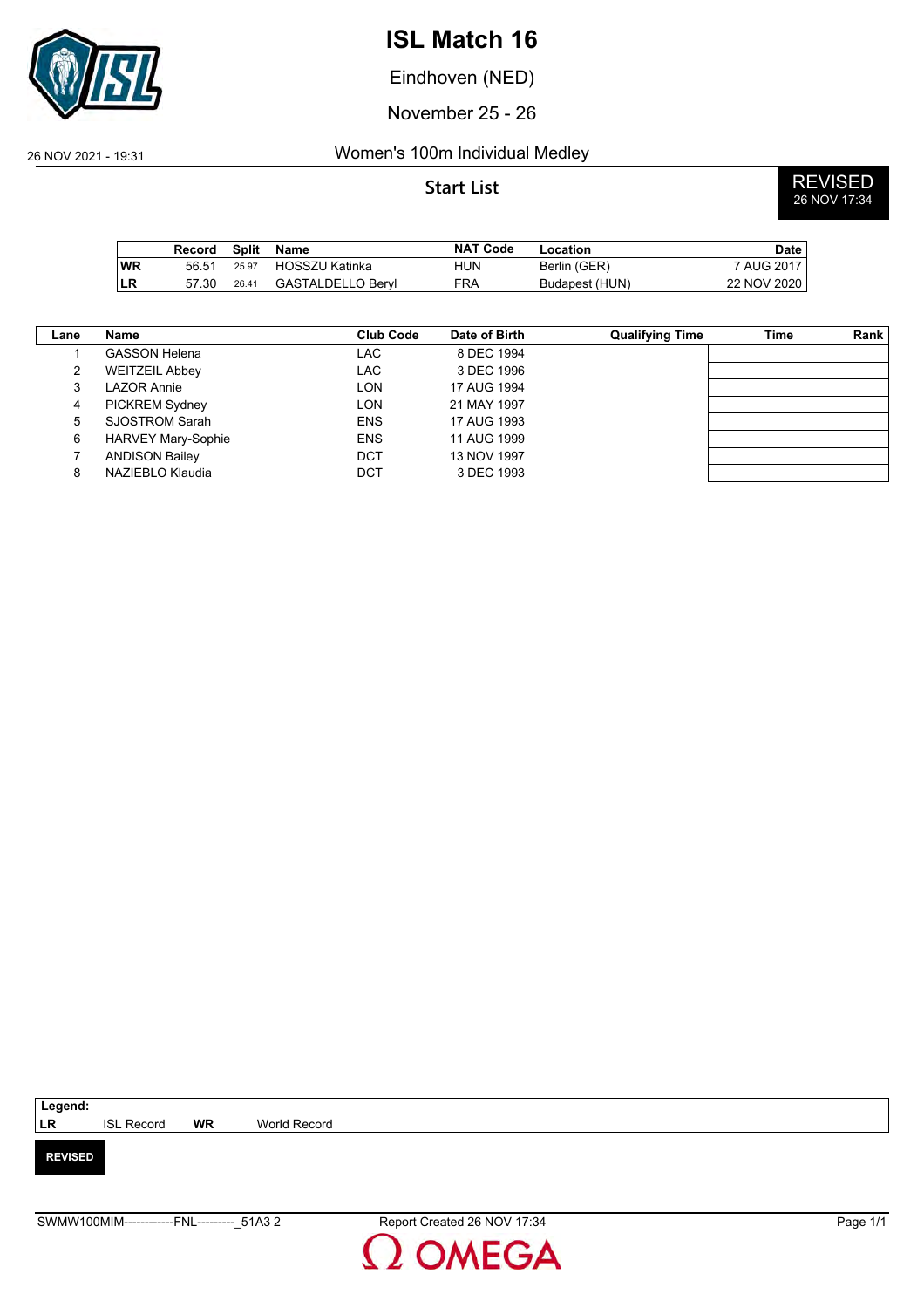

Eindhoven (NED)

November 25 - 26

## 26 NOV 2021 - 19:35 Men's 100m Individual Medley

**Start List** REVISED<br>26 NOV 17:34

|           | Record |       | Split Name     | <b>NAT Code</b> | Location       | <b>Date</b> |
|-----------|--------|-------|----------------|-----------------|----------------|-------------|
| <b>WR</b> | 49 28  | 22.49 | DRESSEL Caeleb | JSA             | Budapest (HUN) | 22 NOV 2020 |
| <b>LR</b> | 49.28  | 22.49 | DRESSEL Caeleb | JSA             | Budapest (HUN) | 22 NOV 2020 |

| Lane | Name                      | <b>Club Code</b> | Date of Birth | <b>Qualifying Time</b> | Time | Rank |
|------|---------------------------|------------------|---------------|------------------------|------|------|
|      | ACEVEDO Javier            | LAC              | 28 JAN 1998   |                        |      |      |
| 2    | <b>PINFOLD Brett</b>      | <b>LAC</b>       | 22 APR 1995   |                        |      |      |
| 3    | <b>GREENBANK Luke</b>     | LON              | 17 SEP 1997   |                        |      |      |
| 4    | <b>SCOTT Duncan</b>       | LON              | 6 MAY 1997    |                        |      |      |
| 5    | <b>KOLESNIKOV Kliment</b> | <b>ENS</b>       | 9 JUL 2000    |                        |      |      |
| 6    | <b>ZHILKIN Andrey</b>     | <b>ENS</b>       | 9 MAR 1995    |                        |      |      |
|      | LITHERLAND Jay            | <b>DCT</b>       | 24 AUG 1995   |                        |      |      |
| 8    | <b>MURPHY Camden</b>      | <b>DCT</b>       | 6 APR 1999    |                        |      |      |

| Legend:        |                   |           |              |
|----------------|-------------------|-----------|--------------|
| <b>LR</b>      | <b>ISL Record</b> | <b>WR</b> | World Record |
|                |                   |           |              |
| <b>REVISED</b> |                   |           |              |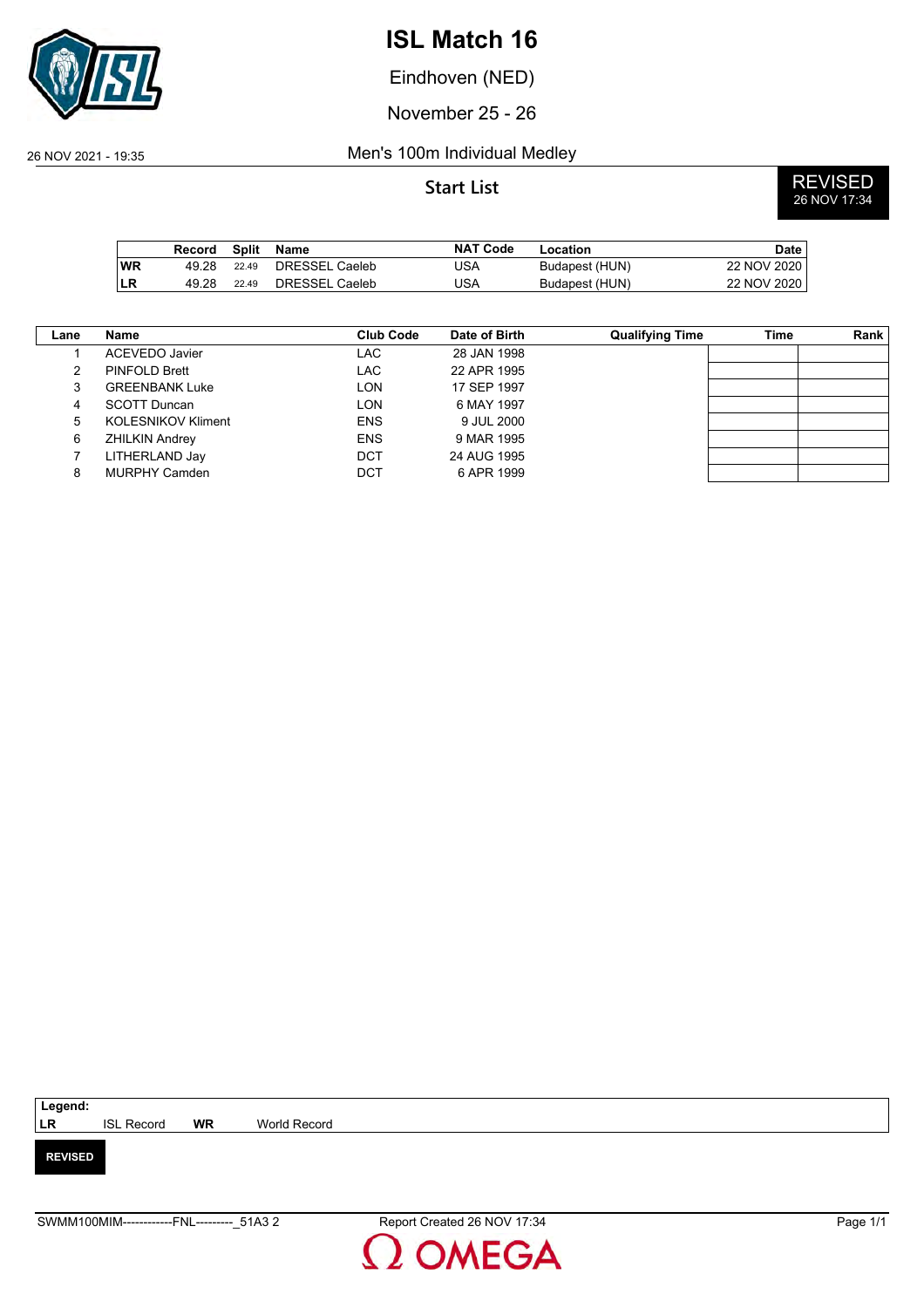

Eindhoven (NED)

November 25 - 26

### 26 NOV 2021 - 19:43 Women's 100m Breaststroke

|           | Record  | <b>Split</b> | Name           | <b>NAT Code</b> | Location             | Date        |
|-----------|---------|--------------|----------------|-----------------|----------------------|-------------|
| <b>WR</b> | 1:02.36 | 29.56        | MEILUTYTE Ruta | LTU             | Moscow (RUS)         | 12 OCT 2013 |
| $=WR$     | 1:02.36 | 29.46        | ATKINSON Alia  | JAM             | Doha (QAT)           | 6 DEC 2014  |
| $=WR$     | 1:02.36 | 29.33        | ATKINSON Alia  | JAM             | Paris-Chartres (FRA) | 26 AUG 2016 |
| ı LR      | 1:02.50 | 29.38        | KING Lilly     | USA             | Budapest (HUN)       | 22 NOV 2020 |

| Lane | <b>Name</b>               | <b>Club Code</b> | Date of Birth | <b>Qualifying Time</b> | Time | <b>Rank</b> |
|------|---------------------------|------------------|---------------|------------------------|------|-------------|
|      | <b>GORBENKO Anastasia</b> | LAC              | 7 AUG 2003    |                        |      |             |
| 2    | CLARK Imogen              | LAC.             | 1 JUN 1999    |                        |      |             |
| 3    | LAUKKANEN Jenna           | LON              | 2 MAR 1995    |                        |      |             |
| 4    | <b>ATKINSON Alia</b>      | LON              | 11 DEC 1988   |                        |      |             |
| 5    | CHIKUNOVA Evgenia         | <b>ENS</b>       | 17 NOV 2004   |                        |      |             |
| 6    | <b>GUNES Viktoriya</b>    | <b>ENS</b>       | 19 JUN 1998   |                        |      |             |
|      | <b>BELONOGOFF Tatiana</b> | <b>DCT</b>       | 16 JUL 2001   |                        |      |             |
| 8    | <b>NICOL Rachel</b>       | DCT              | 16 FEB 1993   |                        |      |             |

| $=$<br>Equal record LR<br><b>WR</b><br><b>ISL Record</b><br>World Record |
|--------------------------------------------------------------------------|
|                                                                          |
|                                                                          |
|                                                                          |
| <b>REVISED</b>                                                           |
|                                                                          |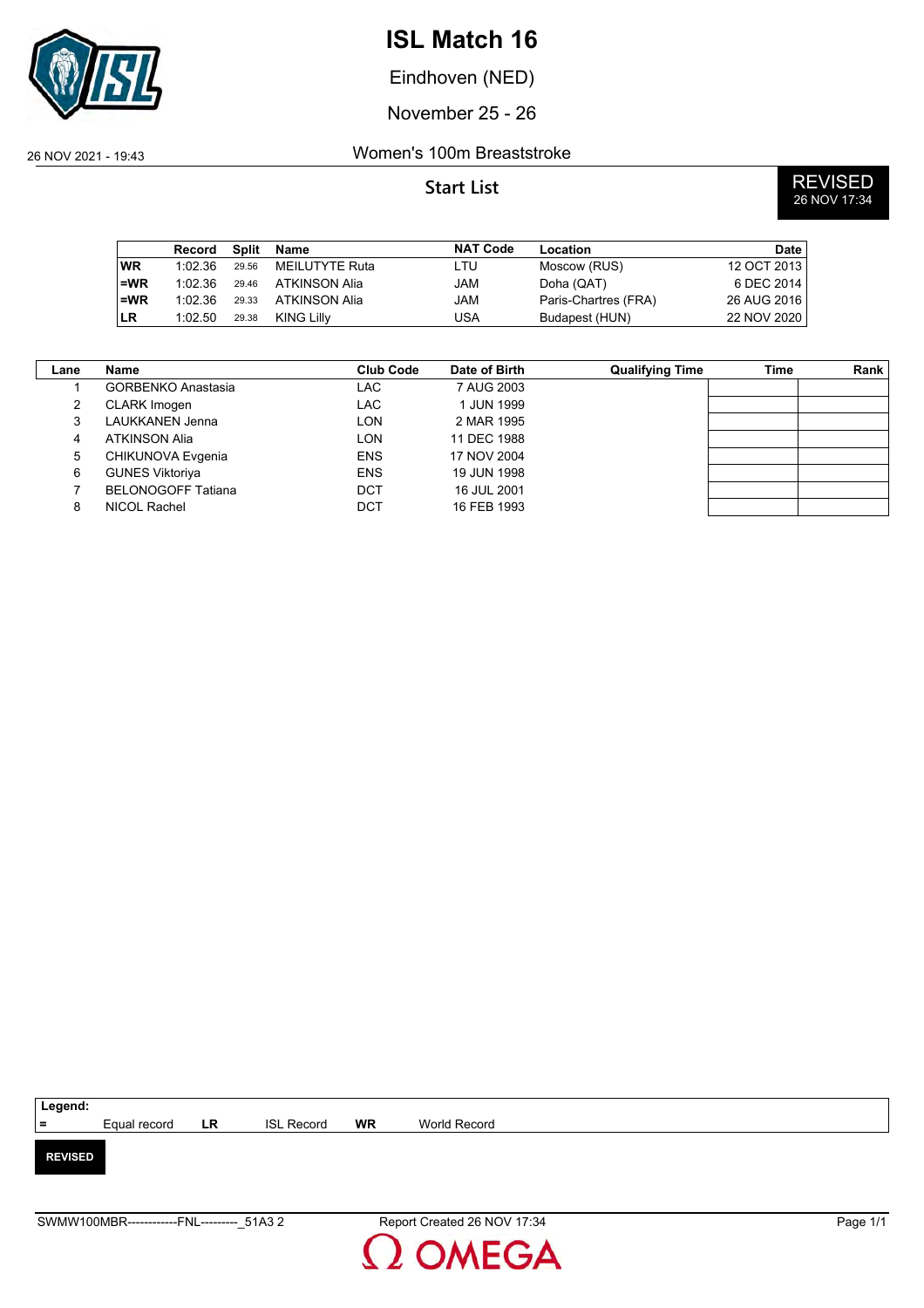

Eindhoven (NED)

November 25 - 26

26 NOV 2021 - 19:46 Men's 100m Breaststroke

|           | Record |       | Split Name       | <b>NAT Code</b> | Location        | Date        |
|-----------|--------|-------|------------------|-----------------|-----------------|-------------|
| <b>WR</b> | 55.32  | 25.77 | SHYMANOVICH IIva | <b>BLR</b>      | Eindhoven (NED) | 19 NOV 2021 |
| ∣LR       | 55.32  | 25.77 | SHYMANOVICH IIva | <b>BLR</b>      | Eindhoven (NED) | 19 NOV 2021 |

| Lane | Name                         | <b>Club Code</b> | Date of Birth | <b>Qualifying Time</b> | Time | Rank |
|------|------------------------------|------------------|---------------|------------------------|------|------|
|      | RUVALCABA CRUZ Hector        | LAC              | 26 JUN 1997   |                        |      |      |
| 2    | <b>ROTHBAUER Christopher</b> | LAC              | 29 JAN 1998   |                        |      |      |
| 3    | <b>MURDOCH Ross</b>          | LON              | 14 JAN 1994   |                        |      |      |
| 4    | <b>WILLIAMSON Sam</b>        | LON              | 19 DEC 1997   |                        |      |      |
| 5    | SHYMANOVICH IIya             | <b>ENS</b>       | 2 AUG 1994    |                        |      |      |
| 6    | LIMA Felipe                  | <b>ENS</b>       | 5 APR 1985    |                        |      |      |
|      | COPE Tommy                   | DCT              | 1 NOV 1997    |                        |      |      |
| 8    | <b>MILLER Cody</b>           | DCT              | 9 JAN 1992    |                        |      |      |

| Legend:        |                   |           |              |
|----------------|-------------------|-----------|--------------|
| LR             | <b>ISL Record</b> | <b>WR</b> | World Record |
|                |                   |           |              |
| <b>REVISED</b> |                   |           |              |

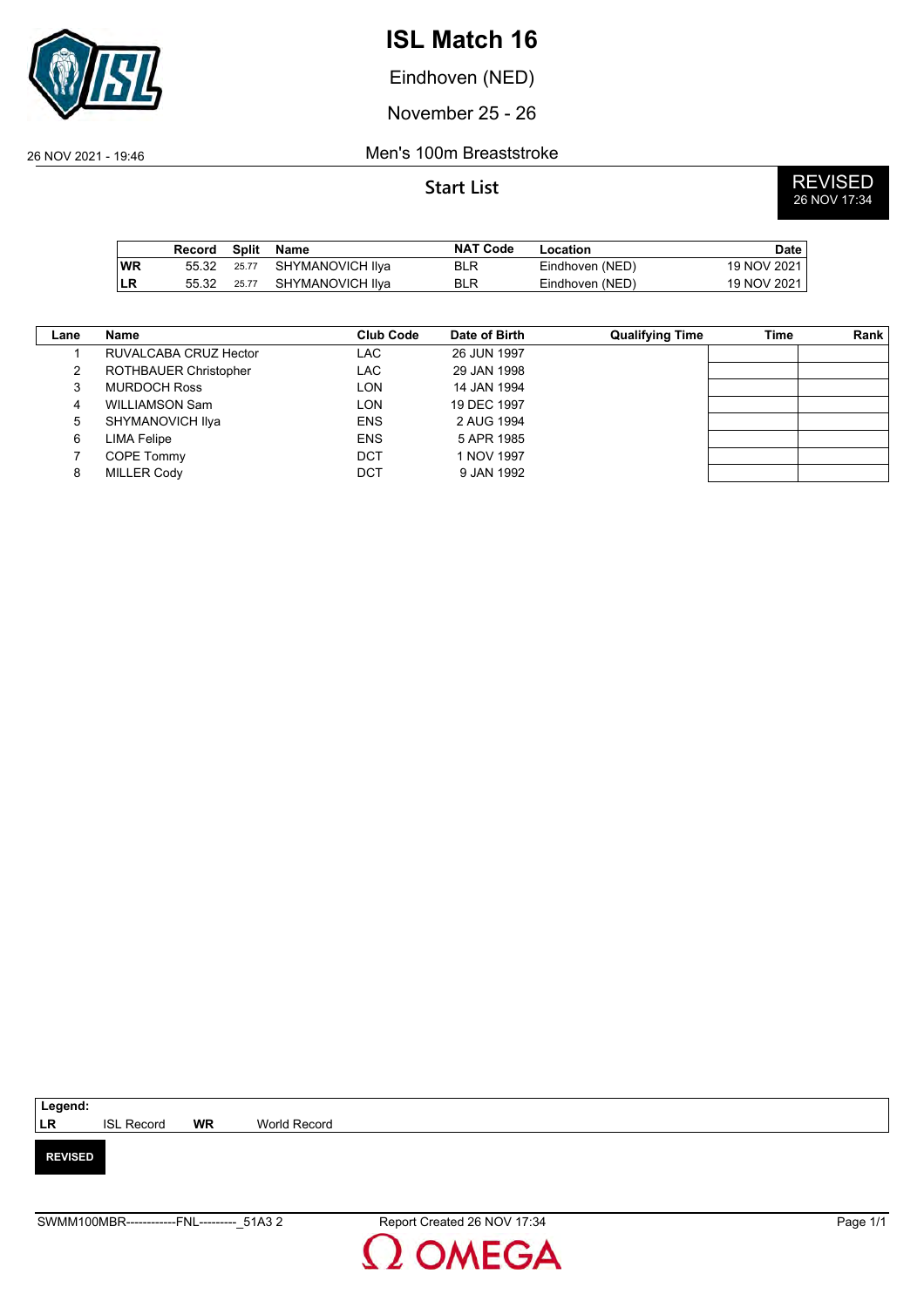

Eindhoven (NED)

November 25 - 26

26 NOV 2021 - 19:52 Women's 50m Butterfly

|            | Record Name |                           | <b>NAT Code</b> | Location        | Date        |
|------------|-------------|---------------------------|-----------------|-----------------|-------------|
| <b>IWR</b> |             | 24.38 ALSHAMMAR Therese   | SWE             | Singapore (SGP) | 22 NOV 2009 |
| LR         |             | 24.59 KROMOWIDJOJO Ranomi | NED             | Budapest (HUN)  | 6 NOV 2020  |

| Lane | Name                    | <b>Club Code</b> | Date of Birth | <b>Qualifying Time</b> | Time | Rank |
|------|-------------------------|------------------|---------------|------------------------|------|------|
|      | NTOUNTOUNAKI Anna       | LAC              | 9 SEP 1995    |                        |      |      |
| 2    | <b>WEITZEIL Abbey</b>   | LAC              | 3 DEC 1996    |                        |      |      |
| 3    | <b>BIANCHI Ilaria</b>   | LON              | 6 JAN 1990    |                        |      |      |
| 4    | <b>BUSCH Kim</b>        | LON              | 16 JUN 1998   |                        |      |      |
| 5    | SJOSTROM Sarah          | <b>ENS</b>       | 17 AUG 1993   |                        |      |      |
| 6    | <b>BANIC Madeline</b>   | <b>ENS</b>       | 15 APR 1997   |                        |      |      |
|      | <b>HINDLEY Isabella</b> | DCT              | 1 OCT 1996    |                        |      |      |
| 8    | <b>MACK Linnea</b>      | DCT              | 27 NOV 1995   |                        |      |      |

| Legend:        |                   |           |              |
|----------------|-------------------|-----------|--------------|
| <b>LR</b>      | <b>ISL Record</b> | <b>WR</b> | World Record |
|                |                   |           |              |
| <b>REVISED</b> |                   |           |              |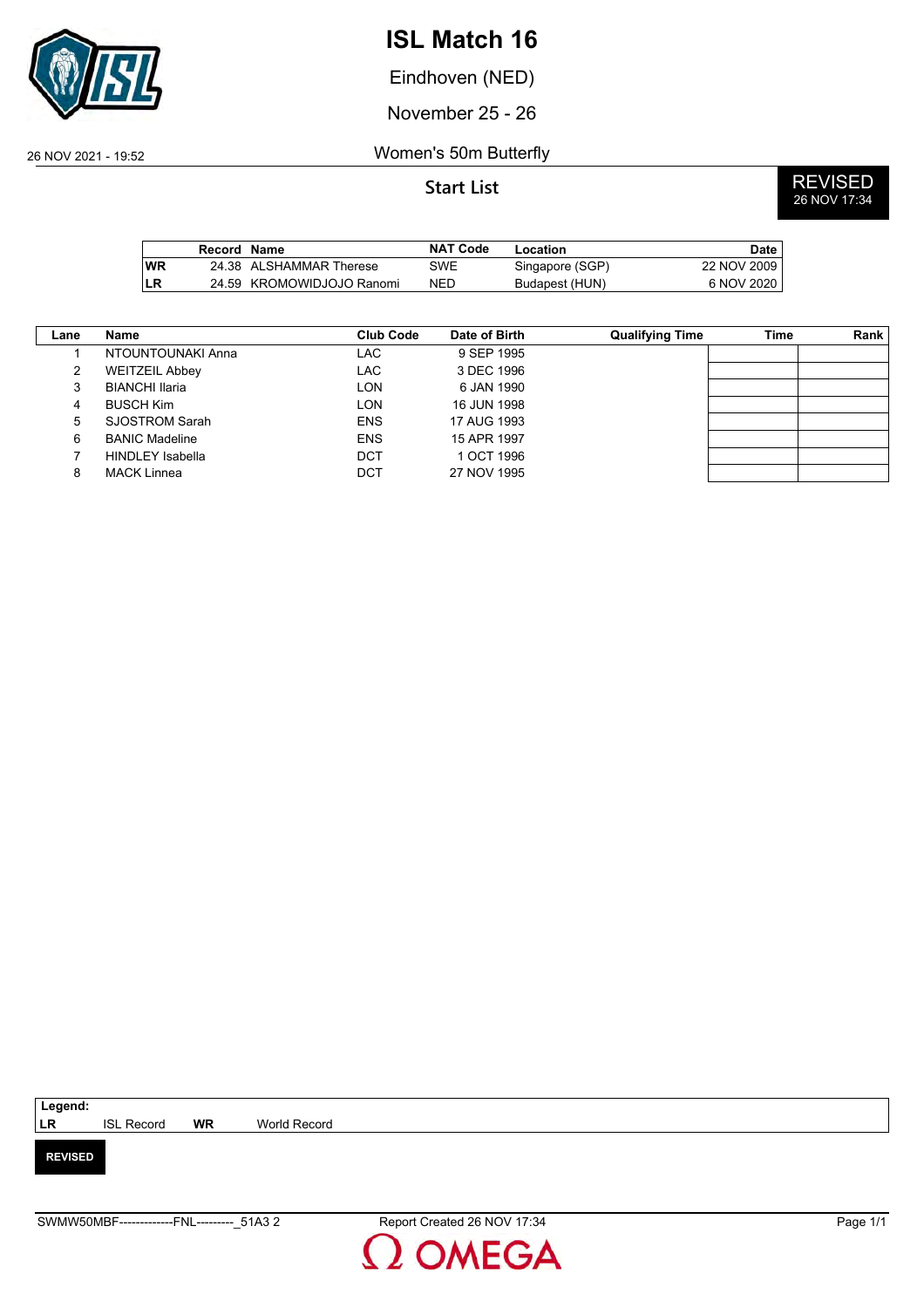

Eindhoven (NED)

November 25 - 26

26 NOV 2021 - 19:55 Men's 50m Butterfly

**Start List** REVISED<br>26 NOV 17:34

|            | Record Name |                         | <b>NAT Code</b> | Location       | <b>Date</b> |
|------------|-------------|-------------------------|-----------------|----------------|-------------|
| <b>IWR</b> |             | 21.75 SANTOS Nicholas   | <b>BRA</b>      | Budapest (HUN) | 6 OCT 2018  |
| l=WR       |             | 21.75 SZABO Szebasztian | HUN             | Kazan (RUS)    | 6 NOV 2021  |
| LR         |             | 21.78 SANTOS Nicholas   | <b>BRA</b>      | Budapest (HUN) | 10 NOV 2020 |

| Lane | Name                  | Club Code  | Date of Birth | <b>Qualifying Time</b> | Time | Rank |
|------|-----------------------|------------|---------------|------------------------|------|------|
|      | SHIELDS Tom           | LAC        | 11 JUL 1991   |                        |      |      |
| 2    | ROONEY Maxime         | LAC        | 16 APR 1998   |                        |      |      |
| 3    | LANZA Vini            | <b>LON</b> | 22 MAR 1997   |                        |      |      |
| 4    | <b>CARTER Dylan</b>   | <b>LON</b> | 30 JAN 1996   |                        |      |      |
| 5    | <b>ZHILKIN Andrey</b> | <b>ENS</b> | 9 MAR 1995    |                        |      |      |
| 6    | PROUD Ben             | <b>ENS</b> | 21 SEP 1994   |                        |      |      |
|      | <b>HARTING Zach</b>   | <b>DCT</b> | 27 AUG 1997   |                        |      |      |
| 8    | <b>MURPHY Camden</b>  | <b>DCT</b> | 6 APR 1999    |                        |      |      |

| Legend:        |                        |                   |           |              |
|----------------|------------------------|-------------------|-----------|--------------|
| $=$            | Equal record <b>LR</b> | <b>ISL Record</b> | <b>WR</b> | World Record |
|                |                        |                   |           |              |
| <b>REVISED</b> |                        |                   |           |              |
|                |                        |                   |           |              |
|                |                        |                   |           |              |

SWMM50MBF-------------FNL---------\_51A3 2 Report Created 26 NOV 17:34 Page 1/1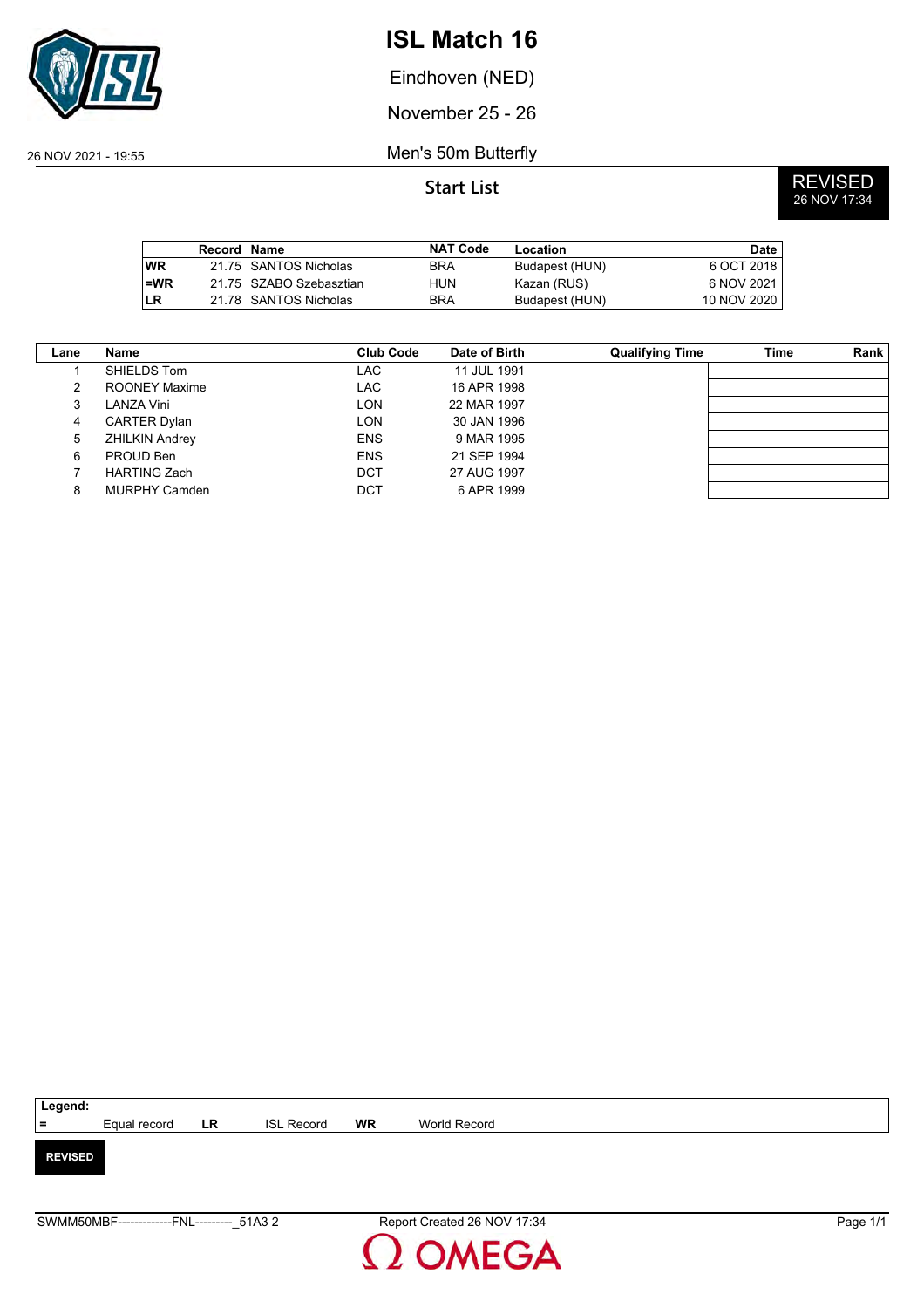

Eindhoven (NED)

November 25 - 26

26 NOV 2021 - 20:00 Women's 200m Freestyle

|            | Record  |       | Splits |         | Name                   | <b>NAT Code</b> | Location        | Date        |
|------------|---------|-------|--------|---------|------------------------|-----------------|-----------------|-------------|
| WR         | 1:50.43 | 25.99 | 54.45  | 1:22.61 | SJOESTROEM Sarah       | SWE             | Eindhoven (NED) | 12 AUG 2017 |
| <b>ILR</b> | 1:50.66 | 26.22 | 54.14  | 1:22.61 | <b>HAUGHEY Siobhan</b> | <b>HKG</b>      | Eindhoven (NED) | 19 NOV 2021 |

| Lane | Name                   | <b>Club Code</b> | Date of Birth | <b>Qualifying Time</b> | Time | Rank |
|------|------------------------|------------------|---------------|------------------------|------|------|
|      | DAHLKE Mikaela         | LAC              | 10 FEB 1998   |                        |      |      |
| 2    | <b>WILSON Madison</b>  | LAC              | 31 MAY 1994   |                        |      |      |
| 3    | LAHTINEN Laura         | LON              | 3 JUN 2003    |                        |      |      |
| 4    | <b>ANDERSON Freya</b>  | LON              | 4 MAR 2001    |                        |      |      |
| 5    | SEGEL Janja            | <b>ENS</b>       | 17 JUN 2001   |                        |      |      |
| 6    | <b>HAUGHEY Siobhan</b> | <b>ENS</b>       | 31 OCT 1997   |                        |      |      |
|      | NEALE Leah             | <b>DCT</b>       | 1 AUG 1995    |                        |      |      |
| 8    | EVANS Joanna           | <b>DCT</b>       | 25 JUL 1997   |                        |      |      |

| Legend:        |                   |           |              |
|----------------|-------------------|-----------|--------------|
| <b>LR</b>      | <b>ISL Record</b> | <b>WR</b> | World Record |
|                |                   |           |              |
| <b>REVISED</b> |                   |           |              |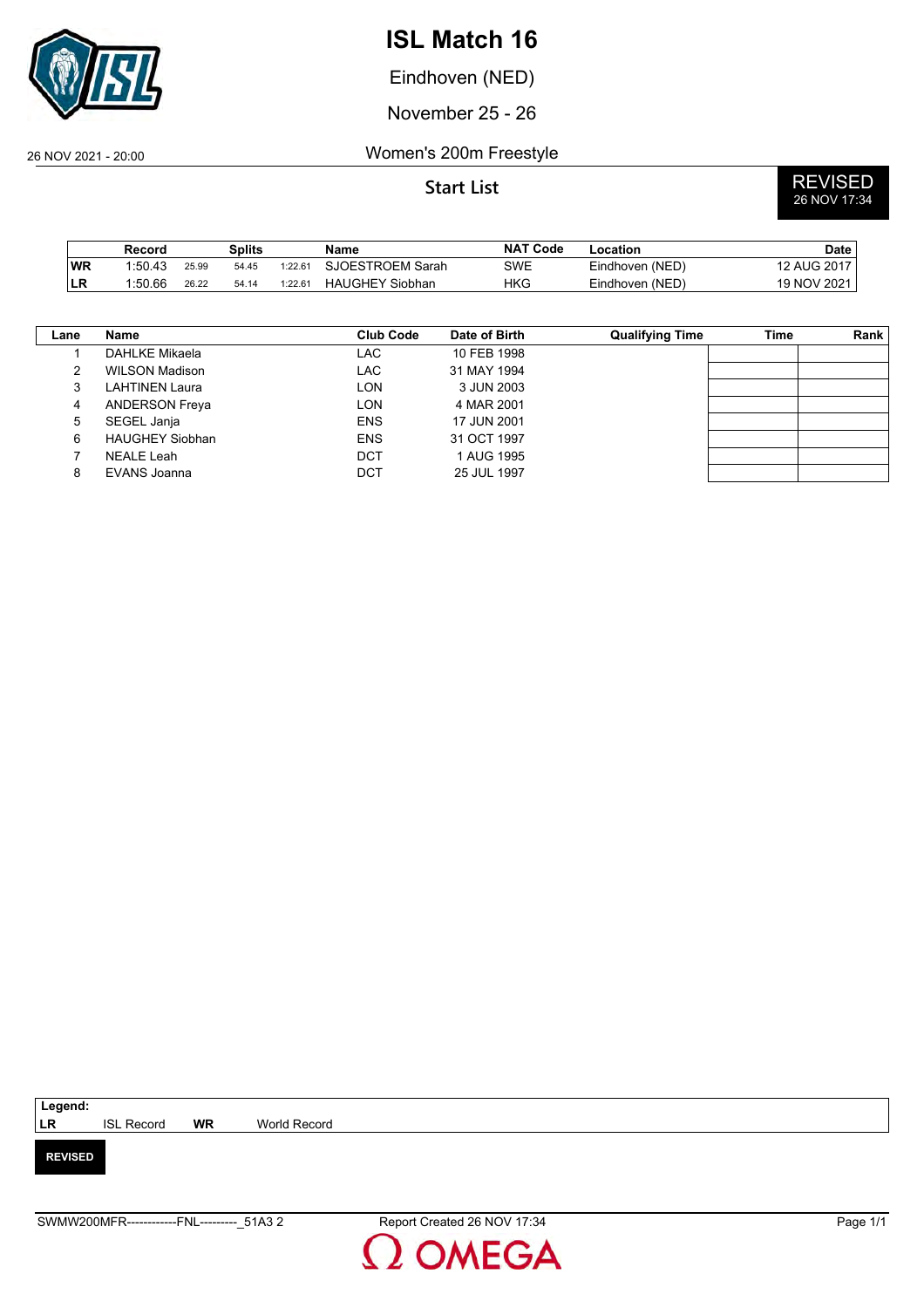

Eindhoven (NED)

November 25 - 26

26 NOV 2021 - 20:05 Men's 200m Freestyle

|           | Record  |       | Splits |         | Name                   | <b>NAT Code</b> | Location       | <b>Date</b> |
|-----------|---------|-------|--------|---------|------------------------|-----------------|----------------|-------------|
| WR        | 1:39.37 | 23.79 | 49.29  | 1:14.72 | <b>BIEDERMANN Paul</b> | GER             | Berlin (GER)   | 15 NOV 2009 |
| <b>LR</b> | 1:40.25 | 23.51 | 51.20  | 1:23.11 | <b>SCOTT Duncan</b>    | GBR             | Budapest (HUN) | 22 NOV 2020 |

| Lane | Name                     | Club Code  | Date of Birth | <b>Qualifying Time</b> | Time | Rank |
|------|--------------------------|------------|---------------|------------------------|------|------|
|      | <b>SCHEFFER Fernando</b> | LAC        | 6 APR 1998    |                        |      |      |
| າ    | <b>MALYUTIN Martin</b>   | LAC        | 5 JUL 1999    |                        |      |      |
| 3    | <b>INCERTI Zac</b>       | <b>LON</b> | 13 JUL 1996   |                        |      |      |
| 4    | <b>CHALMERS Kyle</b>     | LON        | 25 JUN 1998   |                        |      |      |
| 5    | <b>ZIRK Kregor</b>       | <b>ENS</b> | 3 JUL 1999    |                        |      |      |
| 6    | <b>GUY James</b>         | <b>ENS</b> | 26 NOV 1995   |                        |      |      |
|      | <b>GROTHE Zane</b>       | DCT        | 22 APR 1992   |                        |      |      |
| 8    | SHCHEGOLEV Aleksandr     | DCT        | 6 APR 2002    |                        |      |      |

| Legend:        |                   |           |              |
|----------------|-------------------|-----------|--------------|
| LR             | <b>ISL Record</b> | <b>WR</b> | World Record |
|                |                   |           |              |
| <b>REVISED</b> |                   |           |              |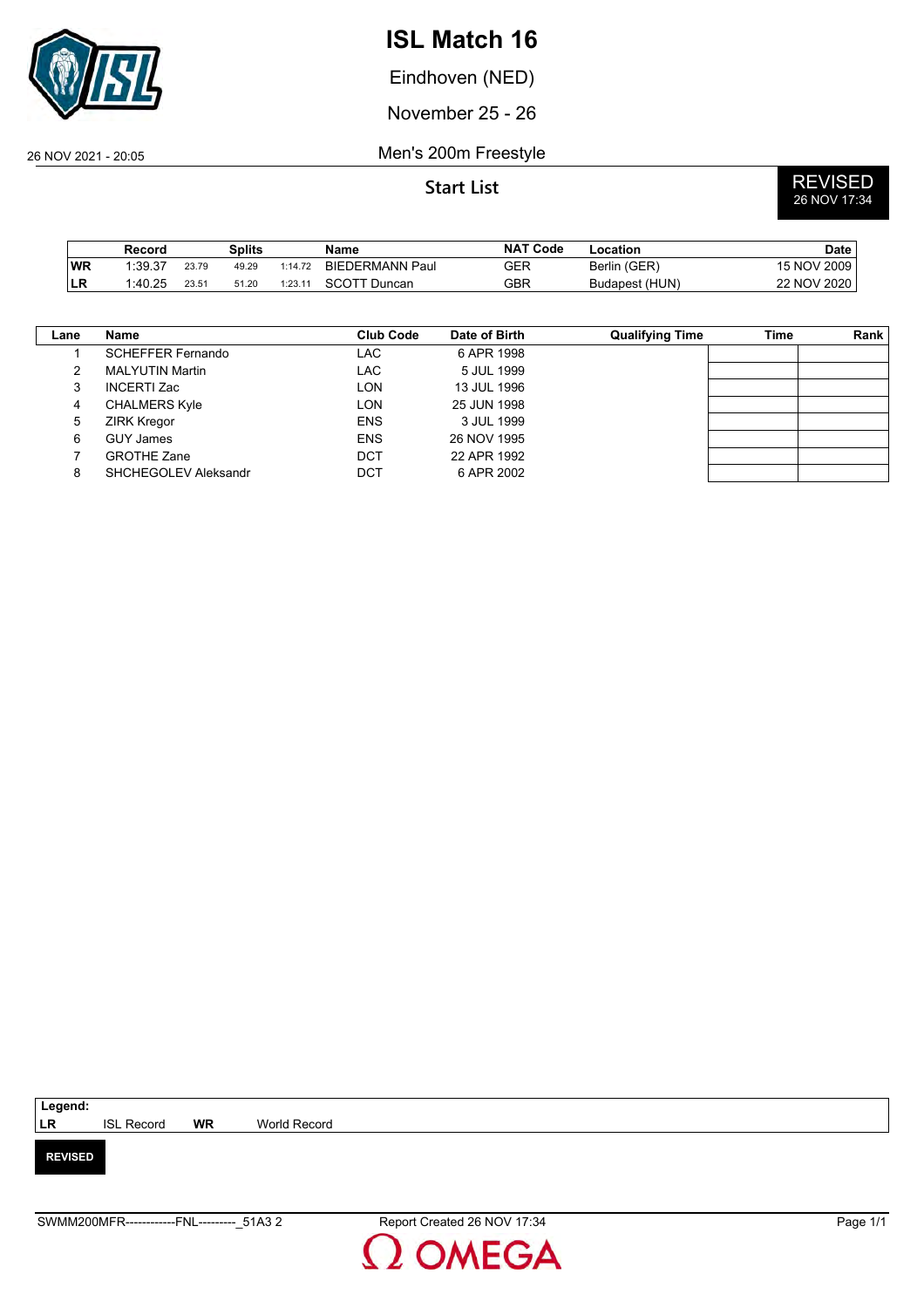

Eindhoven (NED)

November 25 - 26

## 26 NOV 2021 - 20:09 Mixed 4x100m Medley Relay

**Start List** REVISED<br>26 NOV 17:35

| Lane | Club                         | <b>Name</b>                | Gender | Date of Birth | Qualifying<br><b>Time</b> | <b>Time</b> | Rank |
|------|------------------------------|----------------------------|--------|---------------|---------------------------|-------------|------|
| 1    | LAC - LA Current             | <b>GASSON Helena</b>       | F      | 8 DEC 1994    |                           |             |      |
|      |                              | ROTHBAUER Christopher      | M      | 29 JAN 1998   |                           |             |      |
|      |                              | NTOUNTOUNAKI Anna          | F      | 9 SEP 1995    |                           |             |      |
|      |                              | <b>ROONEY Maxime</b>       | M      | 16 APR 1998   |                           |             |      |
|      | 2 LAC - LA Current           | <b>ACEVEDO Javier</b>      | M      | 28 JAN 1998   |                           |             |      |
|      |                              | <b>GORBENKO Anastasia</b>  | F      | 7 AUG 2003    |                           |             |      |
|      |                              | SHIELDS Tom                | М      | 11 JUL 1991   |                           |             |      |
|      |                              | <b>WEITZEIL Abbey</b>      | F      | 3 DEC 1996    |                           |             |      |
| 3    | LON - London Roar            | <b>CARTER Dylan</b>        | М      | 30 JAN 1996   |                           |             |      |
|      |                              | <b>ATKINSON Alia</b>       | F      | 11 DEC 1988   |                           |             |      |
|      |                              | <b>LANZA Vini</b>          | M      | 22 MAR 1997   |                           |             |      |
|      |                              | <b>ANDERSON Freya</b>      | F      | 4 MAR 2001    |                           |             |      |
| 4    | LON - London Roar            | <b>GREENBANK Luke</b>      | M      | 17 SEP 1997   |                           |             |      |
|      |                              | <b>WILLIAMSON Sam</b>      | M      | 19 DEC 1997   |                           |             |      |
|      |                              | <b>WATTEL Marie</b>        | F      | 2 JUN 1997    |                           |             |      |
|      |                              | <b>McKEON</b> Emma         | F      | 24 MAY 1994   |                           |             |      |
| 5    | <b>ENS - Energy Standard</b> | <b>RYLOV Evgeny</b>        | M      | 23 SEP 1996   |                           |             |      |
|      |                              | CHIKUNOVA Evgenia          | F      | 17 NOV 2004   |                           |             |      |
|      |                              | <b>BARRETT Adam</b>        | М      | 30 JUL 1992   |                           |             |      |
|      |                              | <b>HEEMSKERK Femke</b>     | F      | 21 SEP 1987   |                           |             |      |
| 6    | <b>ENS - Energy Standard</b> | <b>KUBOVA Simona</b>       | F      | 24 AUG 1991   |                           |             |      |
|      |                              | SHYMANOVICH IIya           | M      | 2 AUG 1994    |                           |             |      |
|      |                              | le CLOS Chad               | M      | 12 APR 1992   |                           |             |      |
|      |                              | <b>SJOSTROM Sarah</b>      | F      | 17 AUG 1993   |                           |             |      |
|      | 7 DCT - DC Trident           | <b>SAMY Mohamed</b>        | M      | 17 MAR 1997   |                           |             |      |
|      |                              | <b>FRANCA SILVA Felipe</b> | M      | 14 MAY 1987   |                           |             |      |
|      |                              | NAZIEBLO Klaudia           | F      | 3 DEC 1993    |                           |             |      |
|      |                              | <b>BRUHN Annika</b>        | F      | 5 OCT 1992    |                           |             |      |
| 8    | <b>DCT - DC Trident</b>      | <b>HINDLEY Isabella</b>    | F      | 1 OCT 1996    |                           |             |      |
|      |                              | <b>MILLER Cody</b>         | М      | 9 JAN 1992    |                           |             |      |
|      |                              | <b>HARTING Zach</b>        | M      | 27 AUG 1997   |                           |             |      |
|      |                              | <b>HOPKIN Anna</b>         | F      | 24 APR 1996   |                           |             |      |

| Legend:<br>F   |        |   |      |
|----------------|--------|---|------|
|                | Female | M | Male |
|                |        |   |      |
| <b>REVISED</b> |        |   |      |
|                |        |   |      |
|                |        |   |      |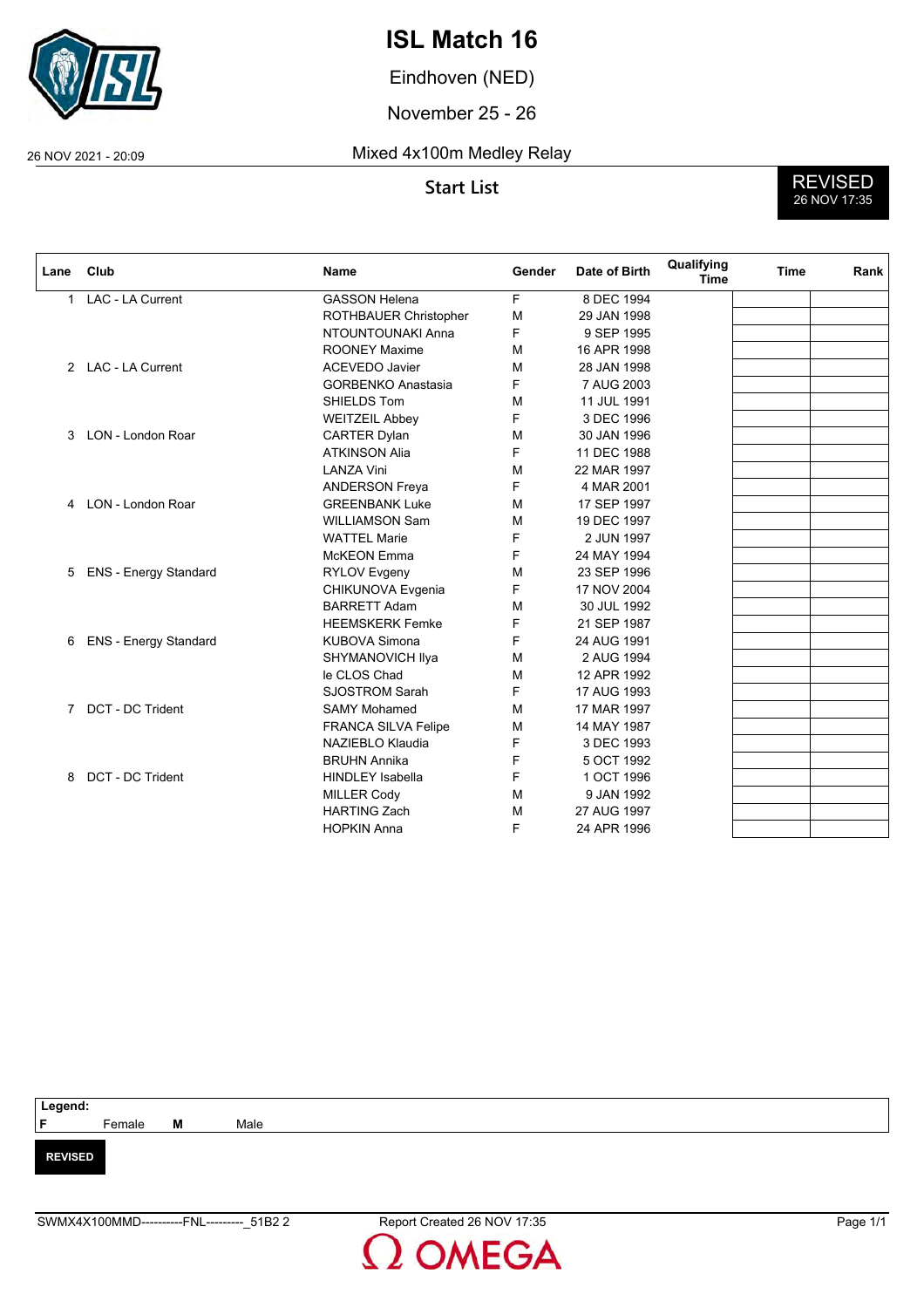

Eindhoven (NED)

November 25 - 26

### 26 NOV 2021 - 20:21 Women's 400m Individual Medley

# **Start List** REVISED<br>26 NOV 17:34

|           | Record  |         | <b>Splits</b> |         | Name            | <b>NAT Code</b> | Location        | Date        |
|-----------|---------|---------|---------------|---------|-----------------|-----------------|-----------------|-------------|
| <b>WR</b> | 4:18.94 | 59.38   | 2:06.46       | 3:19.24 | BELMONTE Mireia | ESP             | Eindhoven (NED) | 12 AUG 2017 |
| ILR.      | 4:23.25 | 1:01.13 | 2:08.08       | 3:22.12 | OHASHI Yui      | JPN             | Budapest (HUN)  | 15 NOV 2020 |

| Lane | <b>Name</b>             | <b>Club Code</b> | Date of Birth | <b>Qualifying Time</b> | Time | Rank |
|------|-------------------------|------------------|---------------|------------------------|------|------|
|      | <b>DUMONT Valentine</b> | LAC              | 2 JUL 2000    |                        |      |      |
|      | DAHLKE Mikaela          | LAC              | 10 FEB 1998   |                        |      |      |
|      | SHANAHAN Katie          | LON              | 25 JUN 2004   |                        |      |      |
| 4    | <b>PICKREM Sydney</b>   | LON              | 21 MAY 1997   |                        |      |      |
| 5    | <b>GUNES Viktoriya</b>  | <b>ENS</b>       | 19 JUN 1998   |                        |      |      |
| 6    | ROSENDAHL BACH Helena   | <b>ENS</b>       | 12 JUN 2000   |                        |      |      |
|      | <b>ANDISON Bailey</b>   | DCT              | 13 NOV 1997   |                        |      |      |
|      | JAKABOS Zsuzsanna       | DCT              | 3 APR 1989    |                        |      |      |

| Legend:        |                   |           |              |  |  |  |  |
|----------------|-------------------|-----------|--------------|--|--|--|--|
| <b>LR</b>      | <b>ISL Record</b> | <b>WR</b> | World Record |  |  |  |  |
|                |                   |           |              |  |  |  |  |
| <b>REVISED</b> |                   |           |              |  |  |  |  |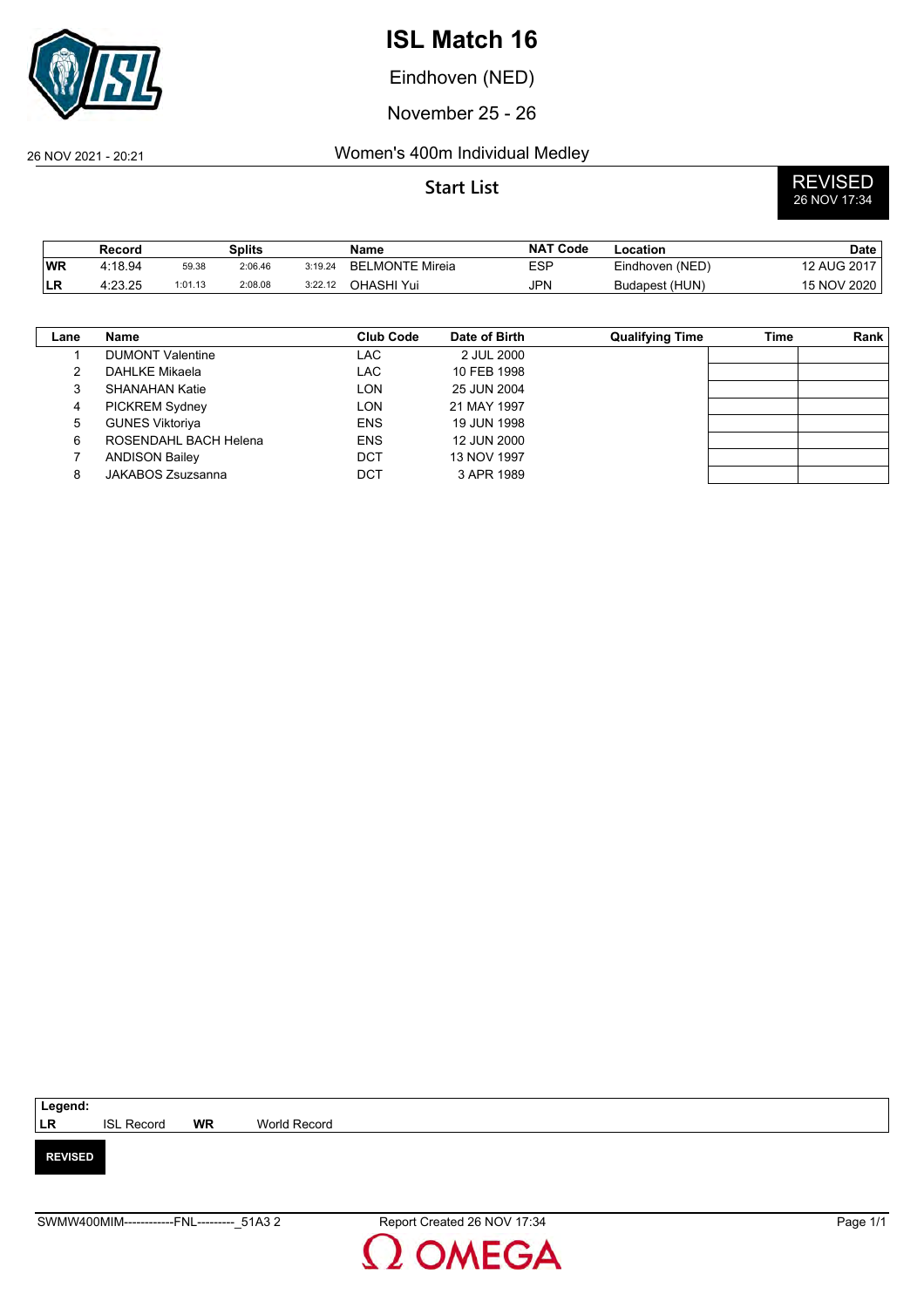

Eindhoven (NED)

November 25 - 26

## 26 NOV 2021 - 20:28 Men's 400m Individual Medley

|           | Record  |       | Splits  |         | Name              | <b>NAT Code</b> | Location        | <b>Date</b> |
|-----------|---------|-------|---------|---------|-------------------|-----------------|-----------------|-------------|
| <b>WR</b> | 3:54.81 | 52.35 | 1:51.40 | 2:57.90 | <b>SETO Daiva</b> | <b>JPN</b>      | Las Vegas (USA) | 20 DEC 2019 |
| LR        | 3:54.81 | 52.35 | 1:51.40 | 2:57.90 | SETO Daiva        | <b>JPN</b>      | Las Vegas (USA) | 20 DEC 2019 |

| Lane | Name                   | <b>Club Code</b> | Date of Birth | <b>Qualifying Time</b> | Time | Rank |
|------|------------------------|------------------|---------------|------------------------|------|------|
|      | RUVALCABA CRUZ Hector  | LAC              | 26 JUN 1997   |                        |      |      |
| 2    | <b>HVAS Tomoe</b>      | LAC              | 1 JUN 2000    |                        |      |      |
|      | <b>DEAN Tom</b>        | LON              | 2 MAY 2000    |                        |      |      |
| 4    | SCOTT Duncan           | LON              | 6 MAY 1997    |                        |      |      |
| 5    | <b>SWANSON Charlie</b> | <b>ENS</b>       | 20 FEB 1998   |                        |      |      |
| 6    | <b>MAHONEY Travis</b>  | <b>ENS</b>       | 24 JUL 1990   |                        |      |      |
|      | LITHERLAND Jay         | DCT              | 24 AUG 1995   |                        |      |      |
| 8    | <b>COPE Tommy</b>      | DCT              | 1 NOV 1997    |                        |      |      |

| Legend:        |                   |    |              |
|----------------|-------------------|----|--------------|
| <b>LR</b>      | <b>ISL Record</b> | WR | World Record |
|                |                   |    |              |
| <b>REVISED</b> |                   |    |              |

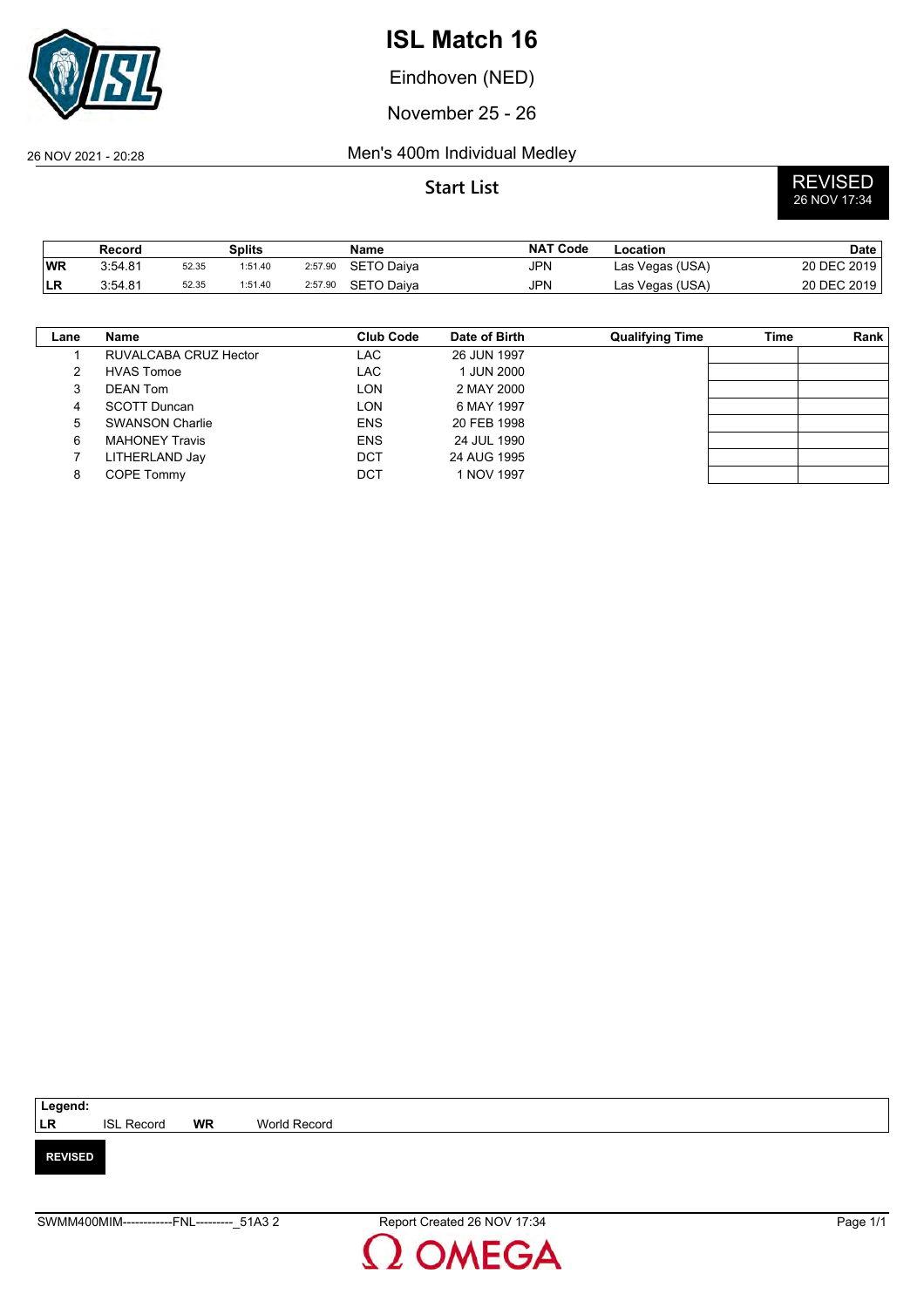

Eindhoven (NED)

November 25 - 26

### 26 NOV 2021 - 20:37 Women's 50m Backstroke Skins

|       | Record Name |                      | <b>NAT Code</b> | Location        | Date        |
|-------|-------------|----------------------|-----------------|-----------------|-------------|
| l WR  |             | 25.60 TOUSSAINT Kira | NED             | Budapest (HUN)  | 14 NOV 2020 |
| $=WR$ |             | 25.60 TOUSSAINT Kira | NED             | Amsterdam (NED) | 18 DEC 2020 |
| LR    | 25.60.      | TOUSSAINT Kira       | NED             | Budapest (HUN)  | 14 NOV 2020 |

| Round 1     |                           |                  |               |                        |      |      |
|-------------|---------------------------|------------------|---------------|------------------------|------|------|
| Lane        | Name                      | <b>Club Code</b> | Date of Birth | <b>Qualifying Time</b> | Time | Rank |
|             | <b>WILM Ingrid</b>        | LAC              | 8 JUN 1998    |                        |      |      |
| 2           | <b>WILSON Madison</b>     | <b>LAC</b>       | 31 MAY 1994   |                        |      |      |
| 3           | <b>ATHERTON Minna</b>     | <b>LON</b>       | 17 MAY 2000   |                        |      |      |
| 4           | <b>TOUSSAINT Kira</b>     | LON              | 22 MAY 1994   |                        |      |      |
| $5^{\circ}$ | <b>HARVEY Mary-Sophie</b> | <b>ENS</b>       | 11 AUG 1999   |                        |      |      |
| 6           | SHKURDAI Anastasiya       | <b>ENS</b>       | 3 JAN 2003    |                        |      |      |
|             | <b>MACK Linnea</b>        | DCT              | 27 NOV 1995   |                        |      |      |
| 8           | DELOOF Ali                | DCT              | 14 AUG 1994   |                        |      |      |

| Legend:        |              |           |                   |    |              |
|----------------|--------------|-----------|-------------------|----|--------------|
| $=$            | Equal record | <b>LR</b> | <b>ISL Record</b> | WR | World Record |
|                |              |           |                   |    |              |
| <b>REVISED</b> |              |           |                   |    |              |
|                |              |           |                   |    |              |
|                |              |           |                   |    |              |